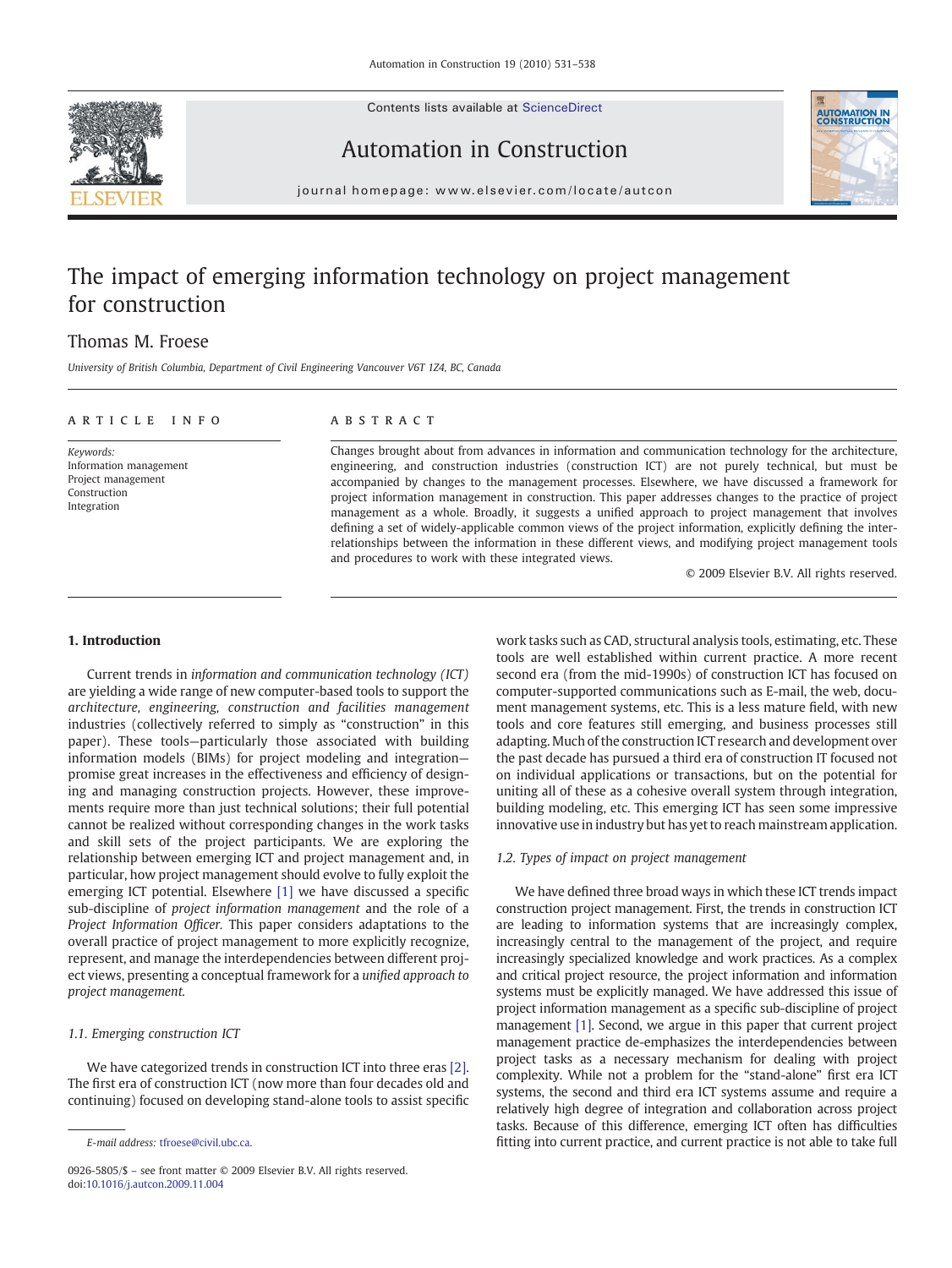advantage of the potential of such systems. This paper suggests that project management practice, enabled by emerging construction ICT, could more explicitly recognize, represent, and manage the interdependencies that are pervasive throughout construction projects, thereby fully exploiting the potential of the ICT to improve overall project performance. Third, a major thrust of third era ICT (typified by technologies such as BIM, IFCs, virtual design and construction [\[3\],](#page--1-0) and nD [\[4\]\)](#page--1-0) suggests fundamental changes to construction projects in which the project team comes together to produce comprehensive, computerbased, virtual prototypes of all aspects of the construction project as the central activity for the design and management of the project. A full virtual design and construction approach (which would indeed involve significant changes to project management practices) is outside of the scope of this paper, but the issue of addressing project interdependencies through a unified approach to project management (as discussed here) is fully compatible with, and an essential element of, a virtual design and construction approach.

The ultimate objective of the work described in this paper is to produce practical guidelines for modified project management processes. However, this paper focuses on the early phases of research on this topic: developing a conceptual framework for understanding the issue of multiple views and interdependencies in project management, and suggesting a general approach for how project management practice and emerging ICT might exploit this framework. As such, the paper is largely conceptual in nature. Future work will include further development of the proposed solutions and industrial experimentation and validation.

#### 2. Characteristics of views and interdependencies in project management

#### 2.1. Complexity and interdependencies in construction projects

Construction projects are often described as large and increasingly complex. A greater understanding of the nature of this complexity can point to the areas where the need for improved management is greatest. Studies have identified the following characteristics as generally common to any type of complex system [\[5\]:](#page--1-0)

- 1. Complex systems are comprised of a multiplicity of things; they have a large number of entities or parts. Generally, the more parts a system contains, the more complex it is.
- 2. Complex systems contain a dense web of causal connections among their components. The parts affect each other in many ways.
- 3. Complex systems exhibit interdependence of their components. The behavior of parts is dependent upon other parts. If the system is broken apart, the components no longer function (like the parts of the human body).
- 4. Complex systems are open to their outside environments. They are not self-contained, but are affected by outside events.
- 5. Complex systems normally show a high degree of synergy among their components: the whole is more than the sum of its parts.
- 6. Complex systems exhibit non-linear behavior. A change in the system can produce an effect that is not proportional to its size: small changes can produce large effects, and large changes can produce small effects.

To some extent, all of these features can be observed in construction projects. Construction projects are made up of components such as the physical elements in a building, the design or construction activities, the people and resources utilized, etc. In many cases, the individual components are not complex. Yet the number of components that make up the project is vast, and the causal connections between these components are numerous. For example, a change in the intended use of some space in a building could affect the heating and cooling requirements for that space, which could affect the design of parts of the mechanical system, which could alter the elements of the electrical system, which could change a purchase order for material supplies, which could delay a material delivery, which could influence the construction schedule, which could reduce the productivity of a work crew, which could increase a work package cost, which could affect a sub-contractor's financing, and so on.

Furthermore, the complexity is increasing—aside from the technical complexity of the facilities themselves, trends such as ISO 9001 quality management, public–private partnership financing, sustainability concerns, etc. have increased the number of important interrelated issues that must be simultaneously addressed. Construction projects, then, are justifiably described as complex, largely because of the quantity and interdependence of the components that make up the project. (Here, we have developed the notion of complexity to better understand the issue of interdependencies in construction—yet a deeper mining of complexity theory may well yield many other concepts and techniques beneficial to the construction industry. As Merali and McKelvey [\[6\]](#page--1-0) describe, "The compelling argument for complexity science is that it provides a wide and powerful lens to define and move around the multi-dimensional 'problem' and 'solution' spaces in a dynamic way, at multiple levels of abstraction.")

The two concepts of components and interdependency, as two important characteristics of all construction projects, correspond to two concepts that are important characteristics of the way that people manage and carry out construction projects. These are, respectively, the notion of distinct project views (incomplete, partial perspectives of the whole project), and integration, the degree to which distinct views are explicitly perceived to inter-relate with one another.

#### 2.2. Views and integration in project management approaches

One of the fundamental mechanisms that the construction industry has developed for dealing with complexity is the approach of decomposing project work into well-defined work tasks and assigning each work task to a specialist group. Each group works with the subset of project information that is relevant to their work represented in a form suitable to their particular task, thereby creating a specific view of the project. These tasks are then carried out, to a large extent, as if they are fairly independent from each other. To be sure, each participant has some notion that their work must follow certain work and must precede other work, and that certain actions or outcomes of their work will influence others. Also, a few individuals in the project have explicit responsibility for overall coordination (e.g., the project manager). By and large, however, participants adopt a view that focuses primarily on their individual tasks, with any concerns about these interdependencies addressed in a very ad hoc and reactive way. Most participants try to optimize their own work while the few people responsible for managing the project as a whole have little opportunity to optimize the entire system.

Clearly, it is beneficial to organize work in such a way as to minimize interdependency among work tasks. However, we contend that a weakness of current project management practice is that it tends to treat typical construction work tasks as being far more independent than they actually are. Instead, project management approaches should strive to make the interdependencies between work tasks more explicit. This does not increase interdependence and complexity, but it does make the existing interdependency and complexity more visible, and therefore more manageable. In summary, construction projects are complex because of the quantity and interdependency of their components, and project management techniques should strive to make these interdependencies explicit by increasing the level of integration among the project views.

#### 2.3. Views and integration in project information

All design and management tasks work with information rather than physical resources. This information all describes or models the